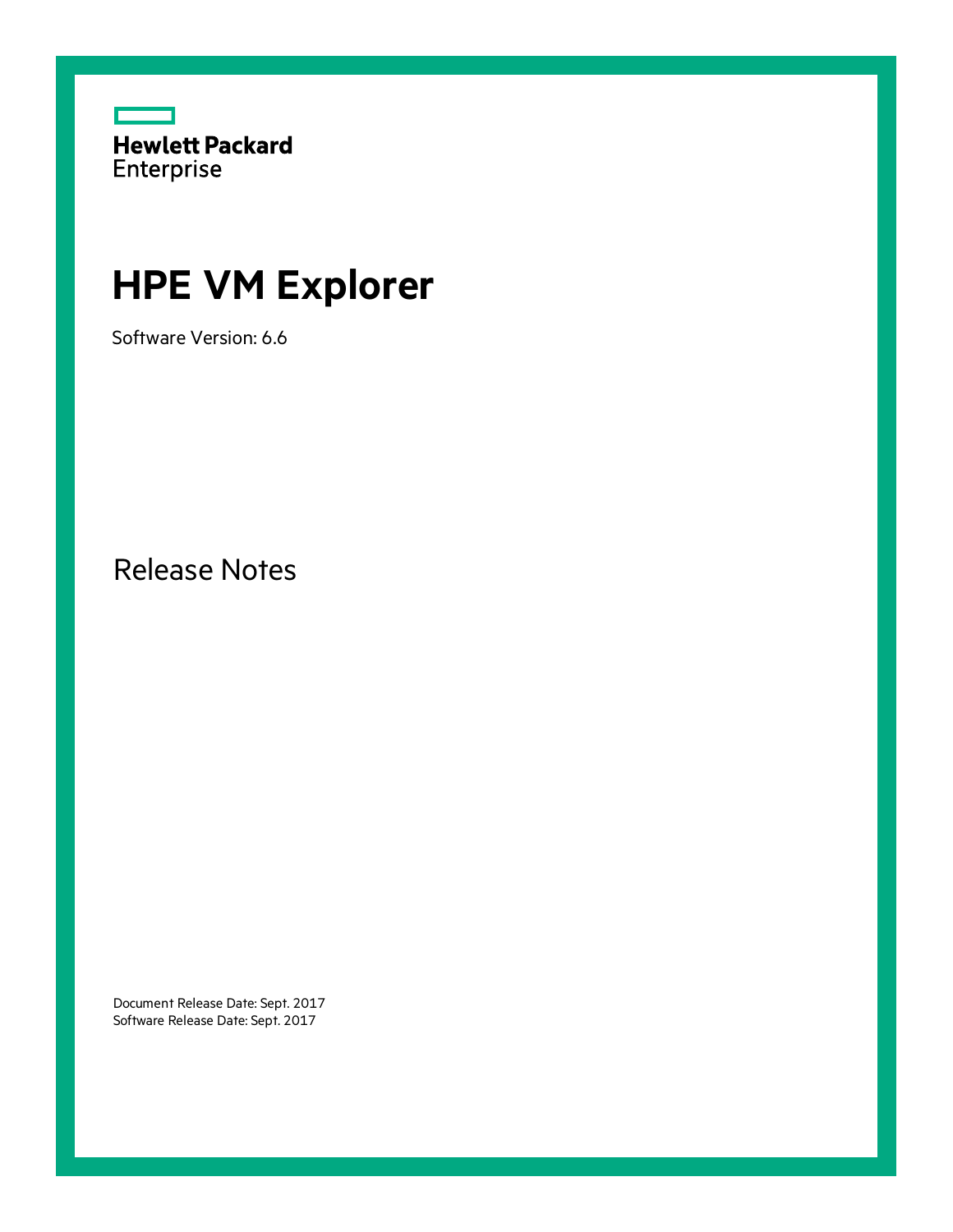### **Legal Notices**

#### **Warranty**

The only warranties for Hewlett Packard Enterprise Development LP products and services are set forth in the express warranty statements accompanying such products and services. Nothing herein should be construed as constituting an additional warranty. HPE shall not be liable for technical or editorial errors or omissions contained herein.

The information contained herein is subject to change without notice.

#### **Restricted Rights Legend**

Confidential computer software. Valid license from HPE required for possession, use or copying. Consistent with FAR 12.211 and 12.212, Commercial Computer Software, Computer Software Documentation, and Technical Data for Commercial Items are licensed to the U.S. Government under vendor's standard commercial license.

#### **Copyright Notice**

© Copyright 2017 Hewlett Packard Enterprise Development LP

#### **Trademark Notices**

Adobe™ is a trademark of Adobe Systems Incorporated.

Microsoft® and Windows® are U.S. registered trademarks of Microsoft Corporation.

UNIX® is a registered trademark of The Open Group.

This product includes an interface of the 'zlib' general purpose compression library, which is Copyright © 1995-2002 Jean-loup Gailly and Mark Adler.

### **Documentation updates**

The title page of this document contains the following identifying information:

- Software Version number, which indicates the software version.
- Document Release Date, which changes each time the document is updated.
- Software Release Date, which indicates the release date of this version of the software.

To check for recent software updates, go to <https://softwaresupport.hpe.com/patches>.

To verify that you are using the most recent edition of a document, go to [https://softwaresupport.hpe.com/manuals.](https://softwaresupport.hpe.com/manuals)

This site requires that you register for an HPE Passport and sign in. To register for an HPE Passport ID, go to [https://hpp12.passport.hpe.com/hppcf/login.do.](https://hpp12.passport.hpe.com/hppcf/login.do)

You will also receive updated or new editions if you subscribe to the appropriate product support service. Contact your HPE sales representative for details.

#### **Support**

Visit the HPE Software Support Online web site at [https://softwaresupport.hpe.com](https://softwaresupport.hpe.com/).

This web site provides contact information and details about the products, services, and support that HPE Software offers.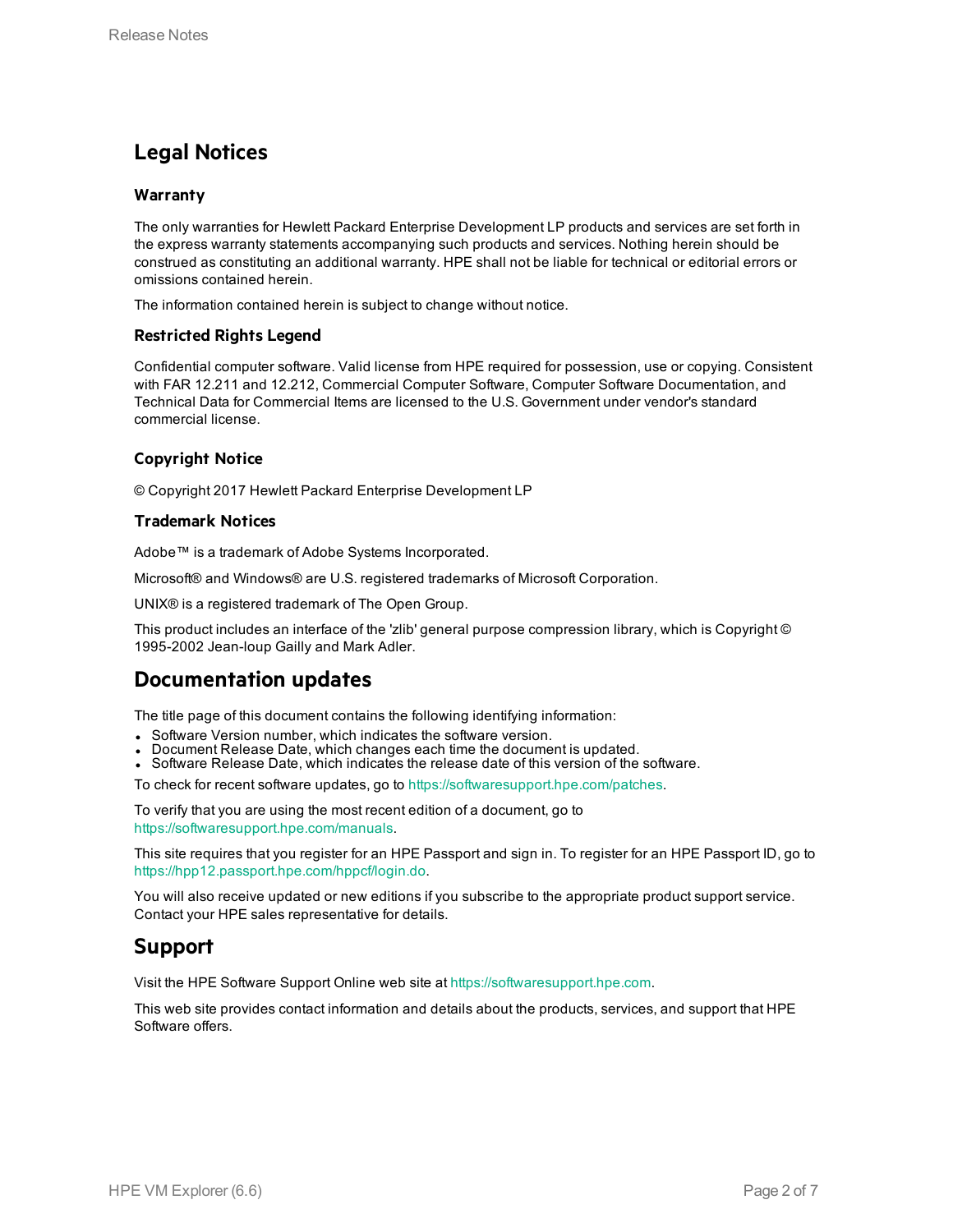HPE Software online support provides customer self-solve capabilities. It provides a fast and efficient way to access interactive technical support tools needed to manage your business. As a valued support customer, you can benefit by using the support web site to:

- Search for knowledge documents of interest
- Submit and track support cases and enhancement requests
- Download software patches
- Access product documentation
- Manage support contracts
- Look up HPE support contacts
- Review information about available services
- Enter into discussions with other software customers
- Research and register for software training

Most of the support areas require that you register as an HPE Passport user and sign in. Many also require a support contract.

To register for an HPE Passport ID, go to <https://hpp12.passport.hpe.com/hppcf/login.do>.

To find more information about access levels, go to <https://softwaresupport.hpe.com/web/softwaresupport/access-levels>.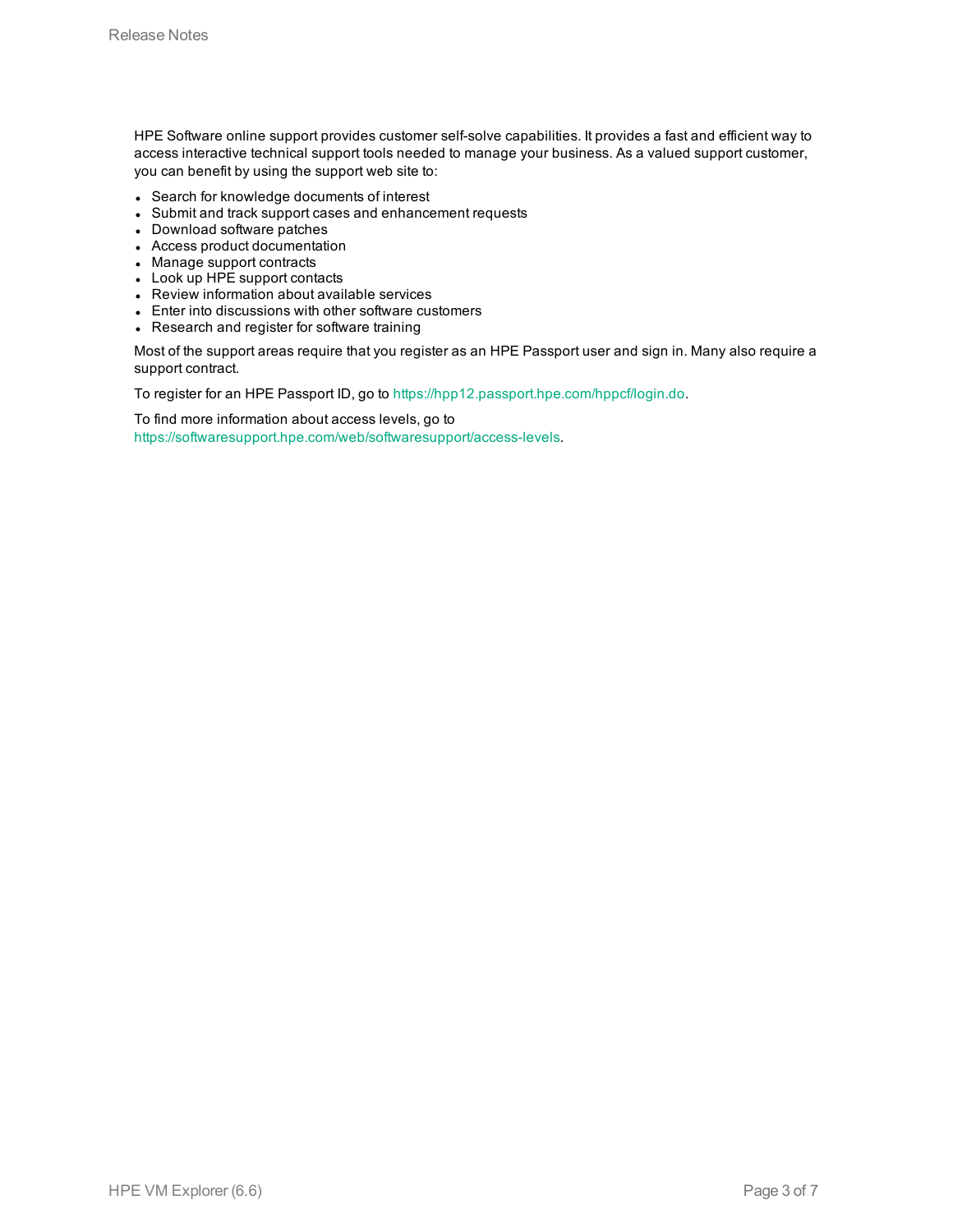# **Contents**

| HPE StoreOnce Catalyst Microsoft Exchange Server Granular Recovery Extension |  |
|------------------------------------------------------------------------------|--|
|                                                                              |  |
|                                                                              |  |
|                                                                              |  |
|                                                                              |  |
|                                                                              |  |
|                                                                              |  |
|                                                                              |  |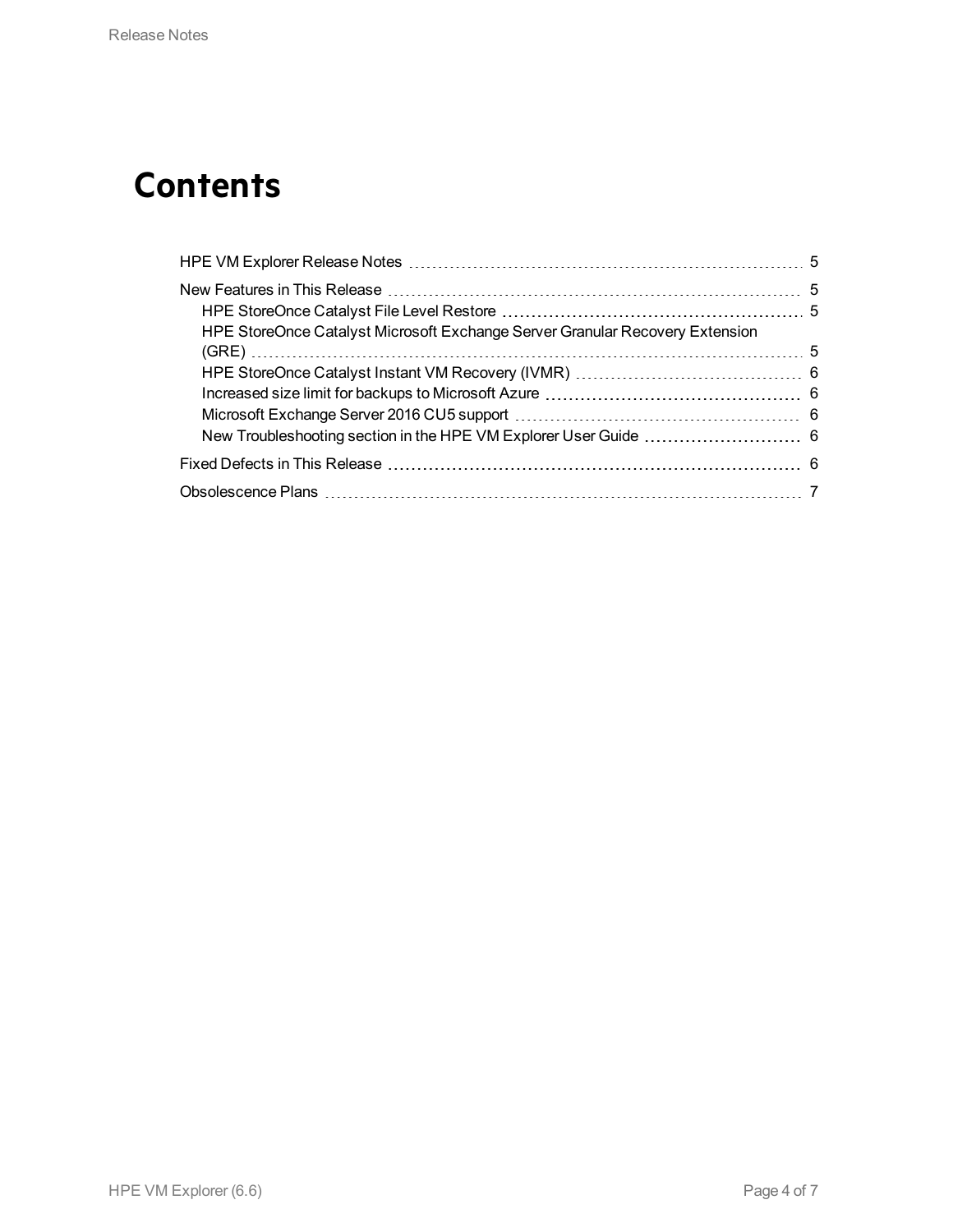# <span id="page-4-0"></span>**HPE VM Explorer Release Notes**

**Software version:** 6.6

**Publication date:** Sept. 2017

This document is an overview of the changes made to HPE VM Explorer for the 6.6 release. For more information about which HPE VM Explorer version is best suited to your needs, consult our data sheet, available at <https://www.hpe.com/h20195/V2/getpdf.aspx/4AA6-4147ENW.pdf>.

# <span id="page-4-1"></span>**New Features in This Release**

HPE VM Explorer 6.6 further extends the features of the HPE StoreOnce Catalyst integration, as well as other enhancements and bug fixes.

**NOTE:** The HPE StoreOnce Catalyst integration is only available with the Enterprise Edition of HPE VM Explorer.

The enhancements in HPE VM Explorer 6.6 include:

- HPE [StoreOnce](#page-4-2) Catalyst File Level Restore, below
- **HPE StoreOnce Catalyst Microsoft Exchange Server Granular [Recovery Extension](#page-4-3) (GRE), below**
- HPE [StoreOnce](#page-5-0) Catalyst Instant VM Recovery (IVMR), on the next page
- [Increased](#page-5-1) size limit for backups to Microsoft Azure, on the next page
- Microsoft [Exchange](#page-5-2) Server 2016 CU5 support, on the next page
- <span id="page-4-2"></span>• New [Troubleshooting](#page-5-3) section in the HPE VM Explorer User Guide, on the next page

## **HPE StoreOnce Catalyst File Level Restore**

As of HPE VM Explorer 6.6, you can now browse a disk image file and recover the desired individual file(s) or directories from an HPE StoreOnce Catalyst backup. Simply select the desired disk image file to navigate through its content and view its files structure in *Management > File Explorer*. To perform a file level restore from HPE StoreOnce Catalyst, select the desired file(s) and/or directories (keep the **Ctrl** key on your keyboard pressed for multiple files and directories), right-click and select **Download** on the shortcut menu.

# <span id="page-4-3"></span>**HPE StoreOnce Catalyst Microsoft Exchange Server Granular Recovery Extension (GRE)**

HPE VM Explorer 6.6 has extended the Microsoft Exchange Server Granular Recovery Extension to the HPE StoreOnce Catalyst storage target. You can now recover e-mails (with or without attachments) from a VM backup that contains a valid Microsoft Exchange Server backup stored on an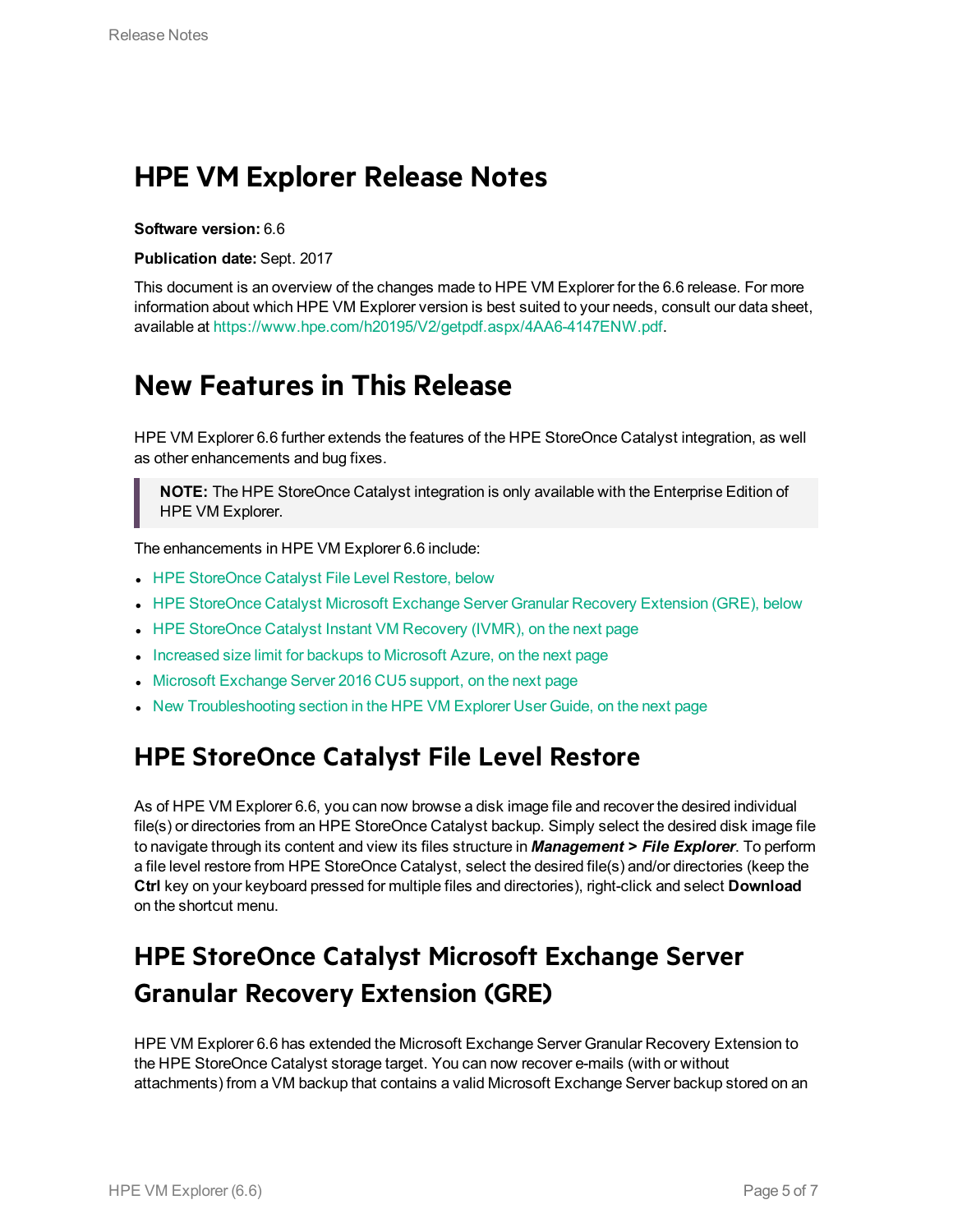<span id="page-5-0"></span>HPE StoreOnce Catalyst store. Just like in the case of Exchange Server VMs stored on other environments, this feature applies to the Enterprise Edition of HPE VM Explorer.

### **HPE StoreOnce Catalyst Instant VM Recovery (IVMR)**

The Instant VM Recovery feature has been extended to support VM backups on HPE StoreOnce Catalyst stores. The procedure is identical to the instant recovery of a VM from other storage targets. This feature is only available for VMware VMs backed up on an HPE StoreOnce Catalyst store.

### <span id="page-5-1"></span>**Increased size limit for backups to Microsoft Azure**

The maximum backup size to Microsoft Azure has been increased to match the latest developments from Microsoft. You can now perform backup&restore operations of up to 4.7 terabytes per file when using Microsoft Azure.

### <span id="page-5-2"></span>**Microsoft Exchange Server 2016 CU5 support**

<span id="page-5-3"></span>Microsoft Exchange Server 2016 version CU5 is now supported with HPE VM Explorer 6.6.

# **New Troubleshooting section in the HPE VM Explorer User Guide**

The User Guide documentation now features a new Troubleshooting section, designed to help you address some of the issues you may encounter. We recommend that you become familiar with the information in the Troubleshooting section before escalating any issues you might have to Support.

# <span id="page-5-4"></span>**Fixed Defects in This Release**

The following defects have been resolved in the HPE VM Explorer 6.6 release. For more information about fixed defects, visit HPE [Software](https://softwaresupport.hpe.com/) Support Online, or contact your HPE Support representative directly.

**Title:** Microsoft Exchange Server 2013 error when opening a database

**Description:** An issue occurred when opening a Microsoft Exchange Server database in German, with the error "The given key was not in the dictionary". The event log displayed "Unexpected error while parsing for MapiTags (blob version 3): Unknown blob segment type: 0000".

**Title:** Unrecognized German characters in Hyper-V

**Description:** An issue occurred when the path to a Hyper-V VM server in German language contained unrecognized characters.